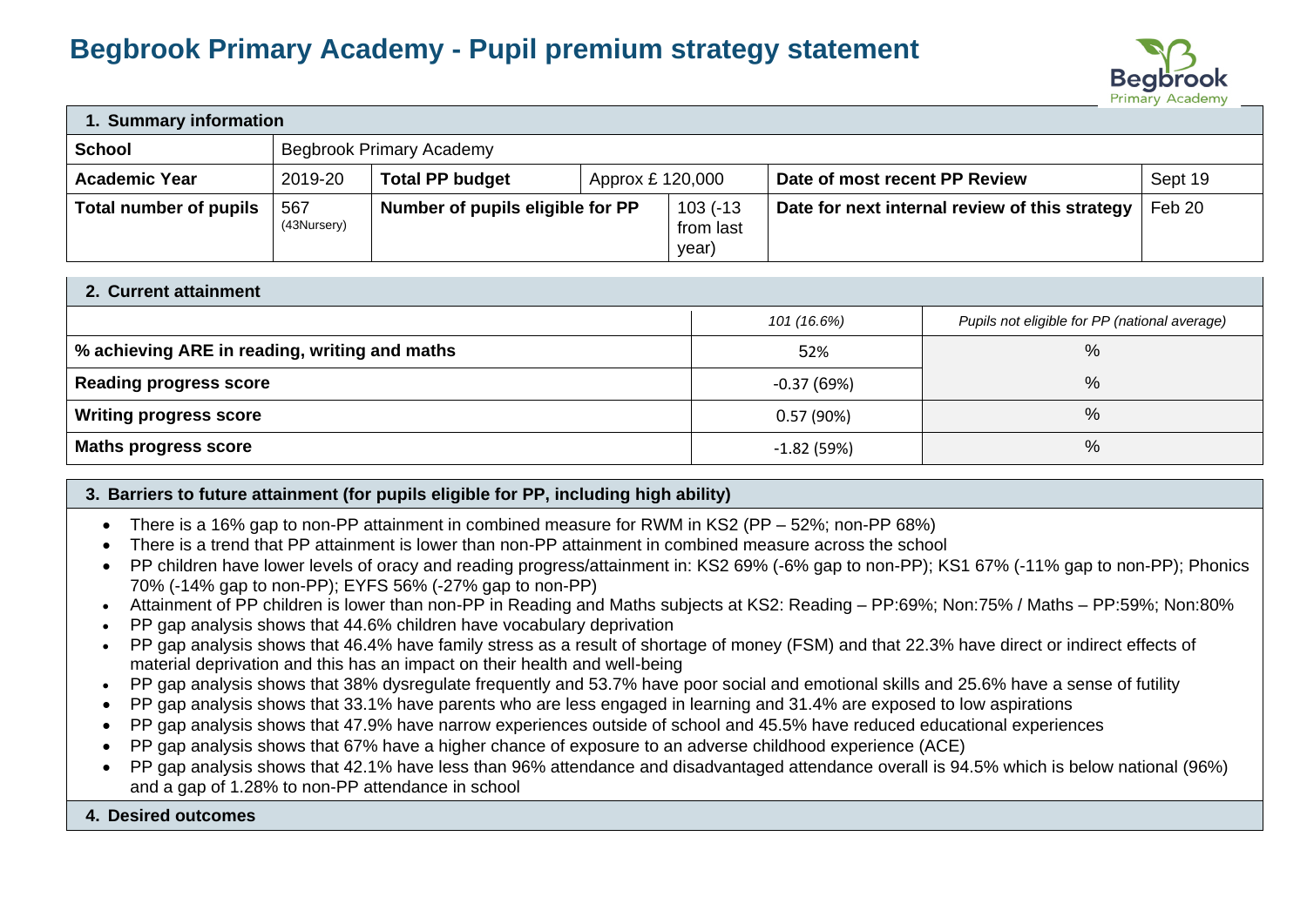- Disadvantaged children across the school will have accelerated progress to raise attainment bringing it closer to national non-PP data
- Barriers identified through PP gap analysis are supported so that children are ready to learn and able to access school opportunities
- Disadvantaged attendance has increased by +1% to bring it in line with national

#### **5. Planned expenditure**

### **Academic year 2019-20**

The three headings below enable schools to demonstrate how they are using the pupil premium to improve classroom pedagogy, provide targeted support and support whole school strategies.

| <b>Because we</b><br>know                                                                                                 | <b>Actions</b>                                                                                                                                                                                                                                                                                                                                                                                                                                                                                                                                                                                    | What is the evidence and<br>rationale for this choice?                                                                                                                                                                                                                                                                                                                                                                                      | <b>Measures and</b><br>monitoring                                                                                                                                                                  | <b>Staff lead</b>                                   | <b>Impact summary</b> |
|---------------------------------------------------------------------------------------------------------------------------|---------------------------------------------------------------------------------------------------------------------------------------------------------------------------------------------------------------------------------------------------------------------------------------------------------------------------------------------------------------------------------------------------------------------------------------------------------------------------------------------------------------------------------------------------------------------------------------------------|---------------------------------------------------------------------------------------------------------------------------------------------------------------------------------------------------------------------------------------------------------------------------------------------------------------------------------------------------------------------------------------------------------------------------------------------|----------------------------------------------------------------------------------------------------------------------------------------------------------------------------------------------------|-----------------------------------------------------|-----------------------|
| There is a trend<br>that PP attainment<br>is lower than non-<br>PP attainment in<br>combined measure<br>across the school | Quality first teaching in the classroom<br>based upon: the 8Cs; metacognitive<br>approach of Think Like a Learner to<br>be consistently applied by all staff -<br>release time<br>Disadvantaged children to be a focus<br>group for pupil progress meetings<br>each term.<br>Learning walks/observations to<br>comment on progress and<br>participation of PP children<br>Key research is used to guide regular<br>staff CPD and the creating of and<br>referring to 'Developing Excellent<br>Teachers at Begbrook' document will<br>help to ensure consistency in<br>approach across the school. | Bill and Melinda Gates Foundation -<br>7Cs (plus an additional one -<br>metacognition):<br>These 8 characteristics define what<br>excellent teaching looks like. These<br>are used as a focus for lesson<br>observations and feedback as well as<br>pupil voice surveys. Lesson<br>observations focus on improving<br>quality of teaching by asking 3 key<br>questions:<br>What is working well?<br>What could change?<br>What should stop? | Lesson observations take<br>place 3 x per year (6 x<br>per year for NQTs)<br>Monitoring cycle to<br>include: learning walks,<br>pupil surveys, book<br>scrutiny and year group<br>scrutiny at SLT. | <b>Class</b><br>teachers<br><b>YGL</b><br><b>PT</b> | <b>Cost: Nil</b>      |

## **i. Quality of teaching for all**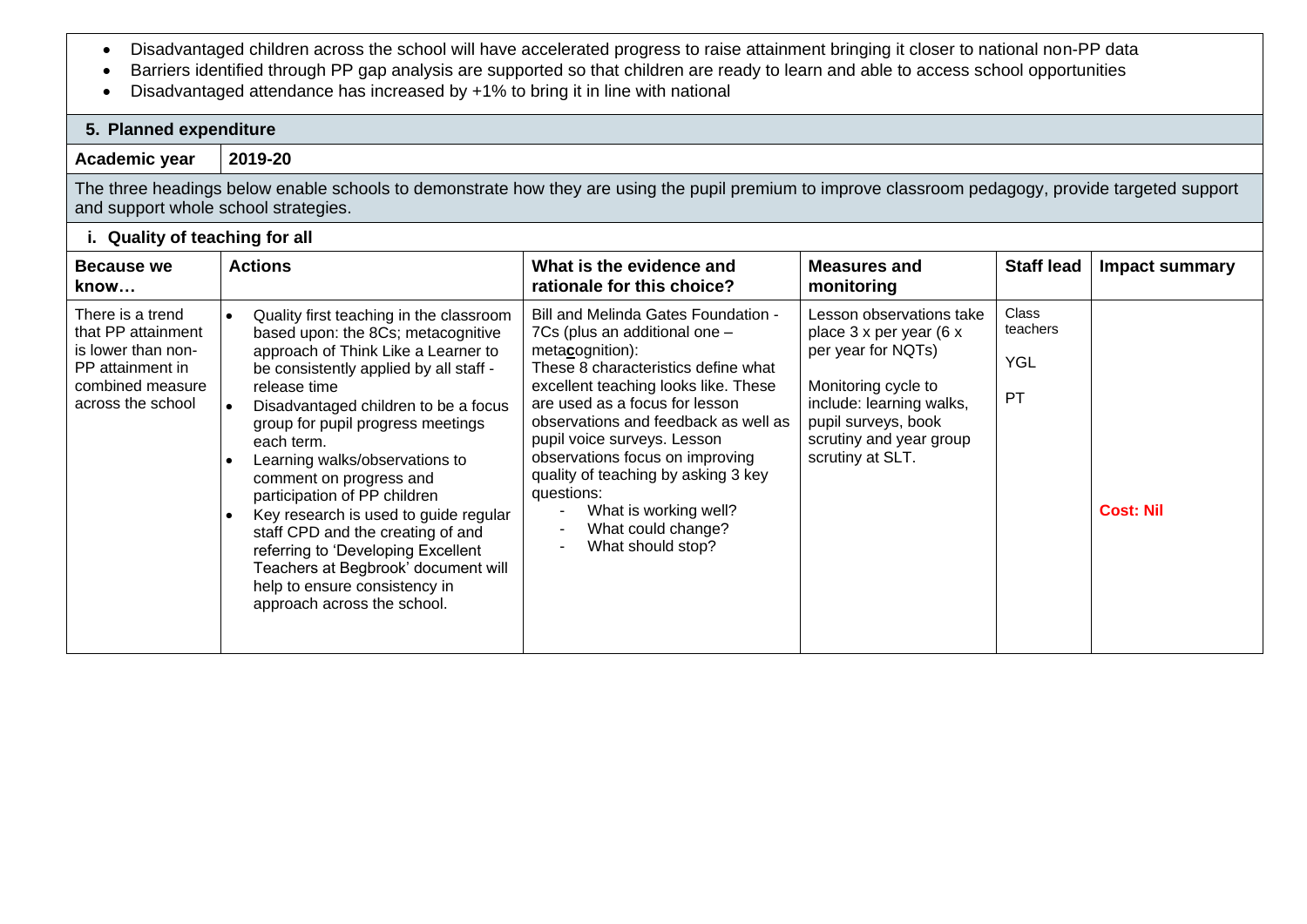| There is a 16% gap<br>to non-PP<br>attainment in<br>combined measure<br>for RWM in KS2<br>(PP - 52%; non-PP<br>68%) | Attendance at London Conferences<br>for staff<br>PiXL approach "Find the gap: plug the<br>$\bullet$<br>gap" to be used to target key<br>marginals and monitor progress. This<br>is implemented in all year groups<br>throughout the school<br>Core team meetings are held on a<br>fortnightly basis to review and monitor<br>progress (weekly for Y6)<br>Therapies are delivered for key<br>marginal, including PP children<br>Additional adults (teachers and TAs)<br>have been employed to support in the<br>running of therapies | PiXL aims to support the promotion of<br>excellence for pupils. One of the<br>strategic approach's PiXL promote<br>within every day teaching, is through<br>effective use of data to sharpen the<br>focus on the key gaps in students<br>learning, and then the implementation<br>of specific personalised intervention<br>for each student to enhance<br>standards. This is achieved through,<br>what PiXL term DTT (diagnosis,<br>therapy and testing) and is essentially<br>a cohesive formalised AfL approach. | Core team meetings held<br>weekly/fortnightly<br>PiXL approach to be<br>reviewed each term<br>Ongoing assessment<br>results analysed to track<br>progress | LM, BH/JS<br>and YGLs | <b>Cost: £4500</b>    |
|---------------------------------------------------------------------------------------------------------------------|-------------------------------------------------------------------------------------------------------------------------------------------------------------------------------------------------------------------------------------------------------------------------------------------------------------------------------------------------------------------------------------------------------------------------------------------------------------------------------------------------------------------------------------|--------------------------------------------------------------------------------------------------------------------------------------------------------------------------------------------------------------------------------------------------------------------------------------------------------------------------------------------------------------------------------------------------------------------------------------------------------------------------------------------------------------------|-----------------------------------------------------------------------------------------------------------------------------------------------------------|-----------------------|-----------------------|
| Because we<br>know…                                                                                                 | <b>Actions</b>                                                                                                                                                                                                                                                                                                                                                                                                                                                                                                                      | What is the evidence and<br>rationale for this choice?                                                                                                                                                                                                                                                                                                                                                                                                                                                             | <b>Measures and</b><br>monitoring                                                                                                                         | <b>Staff lead</b>     | <b>Impact summary</b> |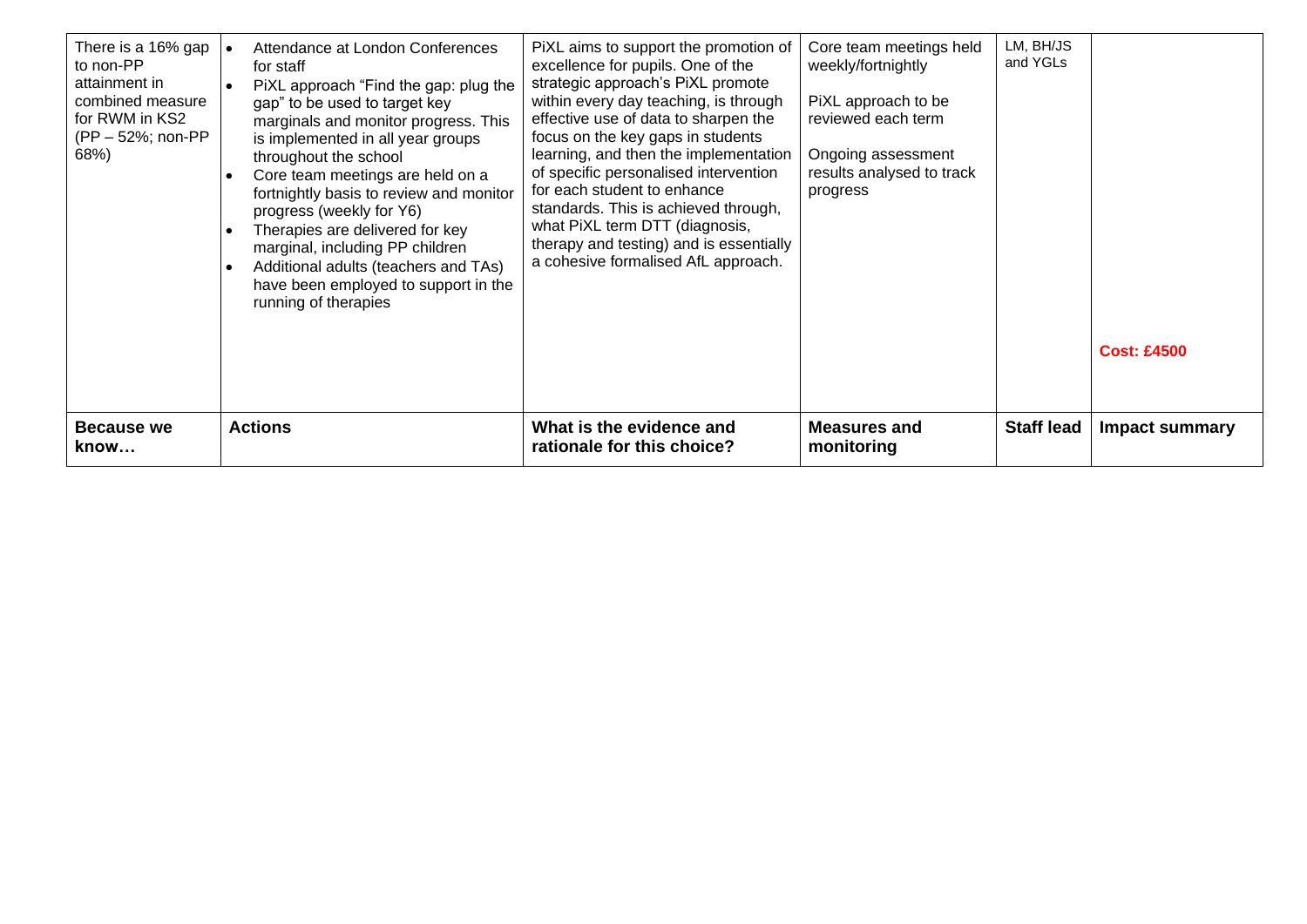| PP children have<br>lower levels of<br>oracy and reading<br>progress/attainment | • Improve oracy levels through<br>embedding Voice-21 and Begbrook<br>strategies to develop grammar and<br>articulation<br>• Staff to continue to have access to<br>Voice-21 strategies<br>• Training to be delivered to new staff<br>and TAs on how to effectively<br>implement strategies in the classroom<br>• Best practice within school identified<br>and shared as appropriate<br>• Use Oracy Framework tool (key<br>components of communication -<br>linguistic, physical, cognitive and social<br>& emotional) for analysing oracy during<br>monitoring process<br>• Report to parents on progress in Oracy<br>x3 per year<br>• Use Oracy as an assessment tool on<br>Pupil Pen Portraits | Voice-21<br>"Speaking is a huge priority. It's<br>one of the biggest indicators of<br>success later in life. It's important in<br>terms of their employability as they<br>get older. It's important in terms of<br>wellbeing. If children aren't able to<br>express themselves and<br>communicate how they're feeling,<br>they're not going to be able to be<br>successful members of<br>society." Amy Gaunt, Voice-21 | Monitored through<br>learning walks, pupil<br>voice, pen portraits and<br>lesson observations | Oracy<br>champions<br>$+LM$ | <b>Cost - Nil</b> |
|---------------------------------------------------------------------------------|---------------------------------------------------------------------------------------------------------------------------------------------------------------------------------------------------------------------------------------------------------------------------------------------------------------------------------------------------------------------------------------------------------------------------------------------------------------------------------------------------------------------------------------------------------------------------------------------------------------------------------------------------------------------------------------------------|------------------------------------------------------------------------------------------------------------------------------------------------------------------------------------------------------------------------------------------------------------------------------------------------------------------------------------------------------------------------------------------------------------------------|-----------------------------------------------------------------------------------------------|-----------------------------|-------------------|
|---------------------------------------------------------------------------------|---------------------------------------------------------------------------------------------------------------------------------------------------------------------------------------------------------------------------------------------------------------------------------------------------------------------------------------------------------------------------------------------------------------------------------------------------------------------------------------------------------------------------------------------------------------------------------------------------------------------------------------------------------------------------------------------------|------------------------------------------------------------------------------------------------------------------------------------------------------------------------------------------------------------------------------------------------------------------------------------------------------------------------------------------------------------------------------------------------------------------------|-----------------------------------------------------------------------------------------------|-----------------------------|-------------------|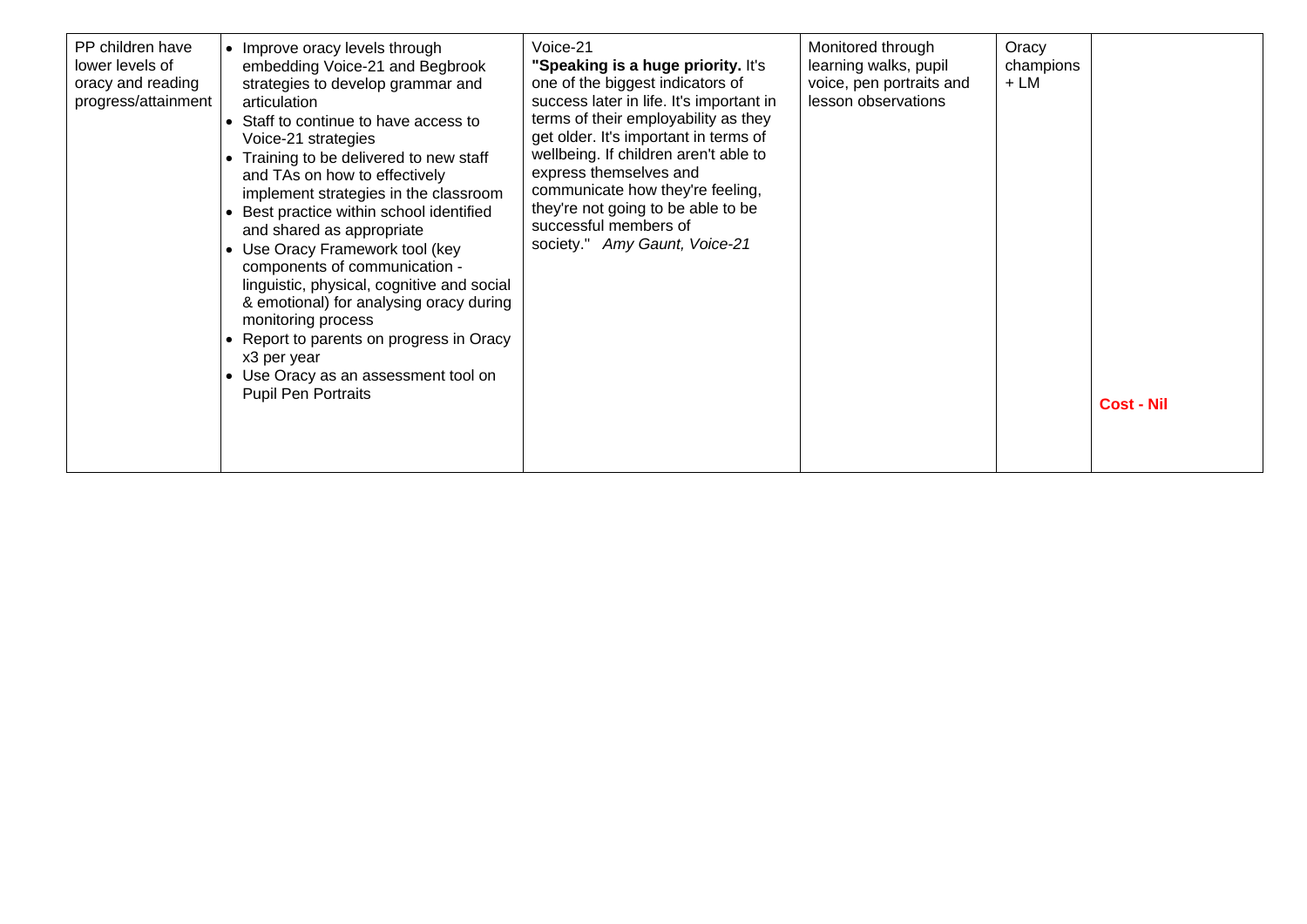| £4500<br><b>Total budgeted cost</b> | PP gap analysis<br>Closing the Vocabulary Gap - Alex<br>• Training to be delivered on the impact<br>shows that 44.6%<br>of the vocabulary gap and strategies to<br>children have<br>reduce this shared with staff<br>vocabulary<br>• All year groups to implement<br>deprivation<br>appropriate strategies for improving the<br>teaching of vocabulary - trial and<br>review<br>• Best practice within school identified<br>and shared | Quigley<br>• Low vocabulary levels are a<br>consistent factor for disadvantaged<br>children across the country<br>• Parents in professional families<br>speak 32 million more words to<br>their children than parents in welfare<br>families<br>• Children with restricted vocabularies<br>at 5 years old are more likely to<br>be poor readers as adults,<br>experience higher unemployment<br>rates and have more mental health<br>issues<br>$\bullet$ 95% of words in a text =<br>comprehension<br>. We need to understand the<br>challenge of conversational,<br>academic and public sphere<br>vocabulary and know how to make<br>this accessible for all<br>The working class: Poverty,<br><b>Education and Alternative Voices -</b><br>lan Gilbert<br>Language deprivation means that<br>disadvantaged children have a limited<br>acquisition and repertoire of<br>vocabulary. Their lack of wider<br>experiences leads to reduced general<br>knowledge and language schemata | learning walks, pupil<br>voice and lesson<br>observations | champions<br>+ PT lead<br>(LM) | <b>Cost - Nil</b> |
|-------------------------------------|----------------------------------------------------------------------------------------------------------------------------------------------------------------------------------------------------------------------------------------------------------------------------------------------------------------------------------------------------------------------------------------------------------------------------------------|-------------------------------------------------------------------------------------------------------------------------------------------------------------------------------------------------------------------------------------------------------------------------------------------------------------------------------------------------------------------------------------------------------------------------------------------------------------------------------------------------------------------------------------------------------------------------------------------------------------------------------------------------------------------------------------------------------------------------------------------------------------------------------------------------------------------------------------------------------------------------------------------------------------------------------------------------------------------------------------|-----------------------------------------------------------|--------------------------------|-------------------|
|-------------------------------------|----------------------------------------------------------------------------------------------------------------------------------------------------------------------------------------------------------------------------------------------------------------------------------------------------------------------------------------------------------------------------------------------------------------------------------------|-------------------------------------------------------------------------------------------------------------------------------------------------------------------------------------------------------------------------------------------------------------------------------------------------------------------------------------------------------------------------------------------------------------------------------------------------------------------------------------------------------------------------------------------------------------------------------------------------------------------------------------------------------------------------------------------------------------------------------------------------------------------------------------------------------------------------------------------------------------------------------------------------------------------------------------------------------------------------------------|-----------------------------------------------------------|--------------------------------|-------------------|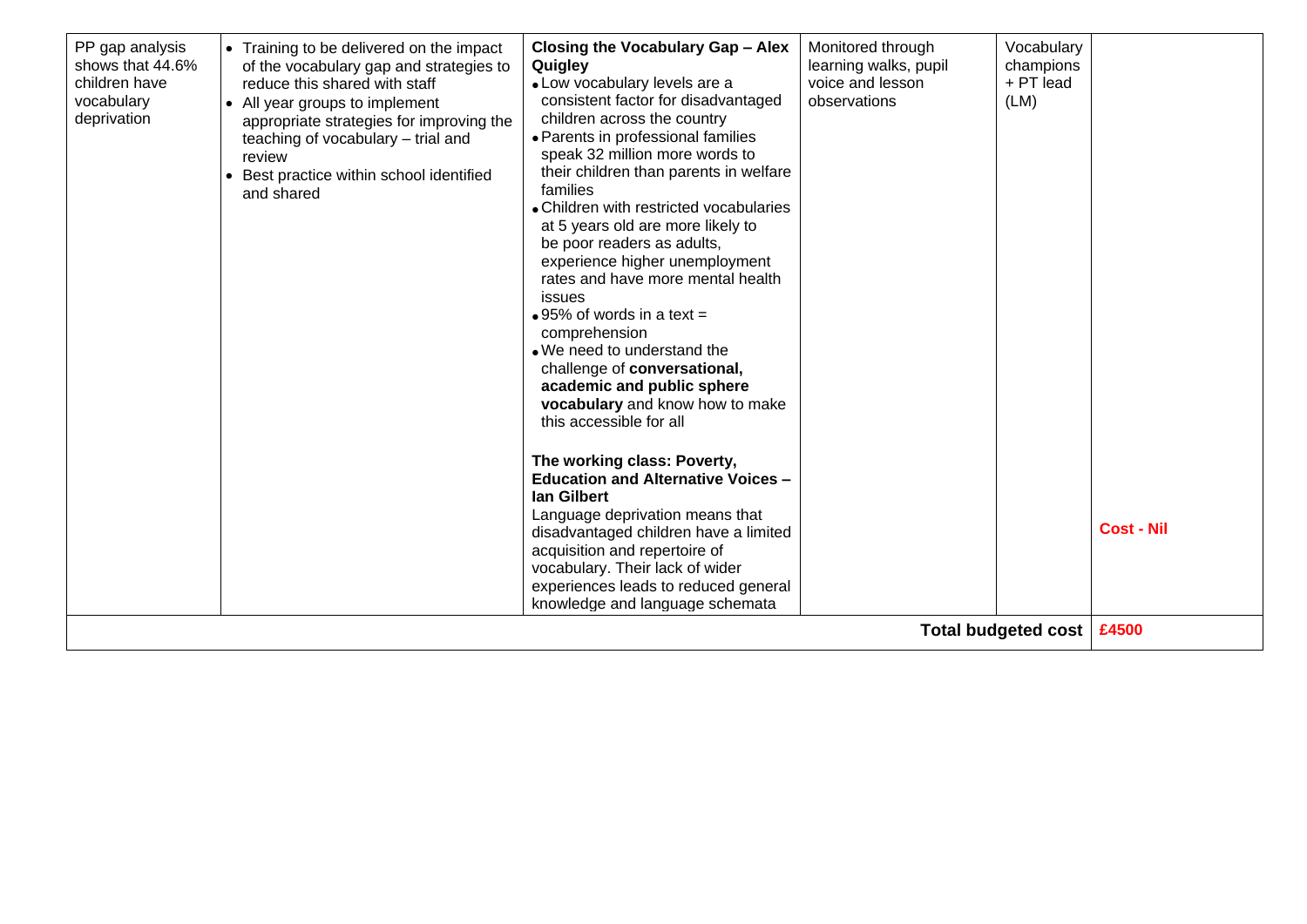| <b>Because we</b><br>know<br>Disadvantaged              | <b>Actions</b><br>Attendance Officer employed<br>$\bullet$<br>to support with the following:<br>Target 'broken weeks'                                                                                                                                                                                                                                                                                                                                                                                                                                                                                                                                                                                                                           | What is the evidence and<br>rationale for this choice?<br>DfE Miss School = Miss Out,                                                                                                                                                                                                                                                                                                                                                                                                                                                                                                                                                                                                                                                                                                                                                                                                                                | <b>Measures and</b><br>monitoring<br>Each term - data to be                                  | <b>Staff</b><br>lead                                                     | <b>Impact summary</b>                       |
|---------------------------------------------------------|-------------------------------------------------------------------------------------------------------------------------------------------------------------------------------------------------------------------------------------------------------------------------------------------------------------------------------------------------------------------------------------------------------------------------------------------------------------------------------------------------------------------------------------------------------------------------------------------------------------------------------------------------------------------------------------------------------------------------------------------------|----------------------------------------------------------------------------------------------------------------------------------------------------------------------------------------------------------------------------------------------------------------------------------------------------------------------------------------------------------------------------------------------------------------------------------------------------------------------------------------------------------------------------------------------------------------------------------------------------------------------------------------------------------------------------------------------------------------------------------------------------------------------------------------------------------------------------------------------------------------------------------------------------------------------|----------------------------------------------------------------------------------------------|--------------------------------------------------------------------------|---------------------------------------------|
|                                                         |                                                                                                                                                                                                                                                                                                                                                                                                                                                                                                                                                                                                                                                                                                                                                 |                                                                                                                                                                                                                                                                                                                                                                                                                                                                                                                                                                                                                                                                                                                                                                                                                                                                                                                      |                                                                                              |                                                                          |                                             |
| attendance is 94.5%<br>which is below<br>national (96%) | absentees and discuss<br>impact with families<br><b>Monitor lateness</b><br>Support families with<br>children who have<br>persistent absence<br>Target 'turbulent' families<br>(irregular school moves)<br>Raise profile of attendance -<br>$\bullet$<br>One Big Thing<br>Weekly reports to be shared<br>with Principal Team.<br>Attendance regularly<br>communicated with parents<br>via newsletters.<br>Information about attendance<br>and lateness to be displayed<br>prominently around the<br>school.<br>Analyse data groups within<br>attendance figures e.g. 90-<br>92%, 92-94% and target<br>accordingly<br>Provide wrap around care on<br>a case-by-case basis so that<br>children can attend breakfast<br>club and after-school club | <b>Improving Pupil Attendance Strategy</b><br>"Attending school regularly is important<br>for all pupils because of how their<br>attendance can affect their educational<br>attainment and their subsequent life<br>chances."<br>"Early intervention is crucial to avoiding<br>the emergence of poor patterns of<br>attendance, both in terms of establishing<br>positive habits from an early age and<br>also intervening before negative<br>patterns become entrenched for pupils<br>of any age. Schools which successfully<br>address poor attendance will monitor<br>data closely, take prompt action on<br>potential concerns and involve parents<br>at an early stage. Some schools will use<br>internal resources successfully to<br>provide additional support to improve<br>attendance."<br>Narrowing the attainment gap -<br><b>Daniel Sobel</b><br>FSM children are twice as likely to be<br>PA (page 32) | added to AIP<br>Impact and progress<br>shared at Academy<br>Council through Head's<br>Report | Parent<br>Support<br>Worker<br>and<br>Attendance<br>lead (Zoe<br>Sutton) | Zoe Sutton salary -<br><b>Cost: £23,136</b> |
|                                                         |                                                                                                                                                                                                                                                                                                                                                                                                                                                                                                                                                                                                                                                                                                                                                 |                                                                                                                                                                                                                                                                                                                                                                                                                                                                                                                                                                                                                                                                                                                                                                                                                                                                                                                      |                                                                                              | <b>Total budgeted cost</b>                                               | £23,136                                     |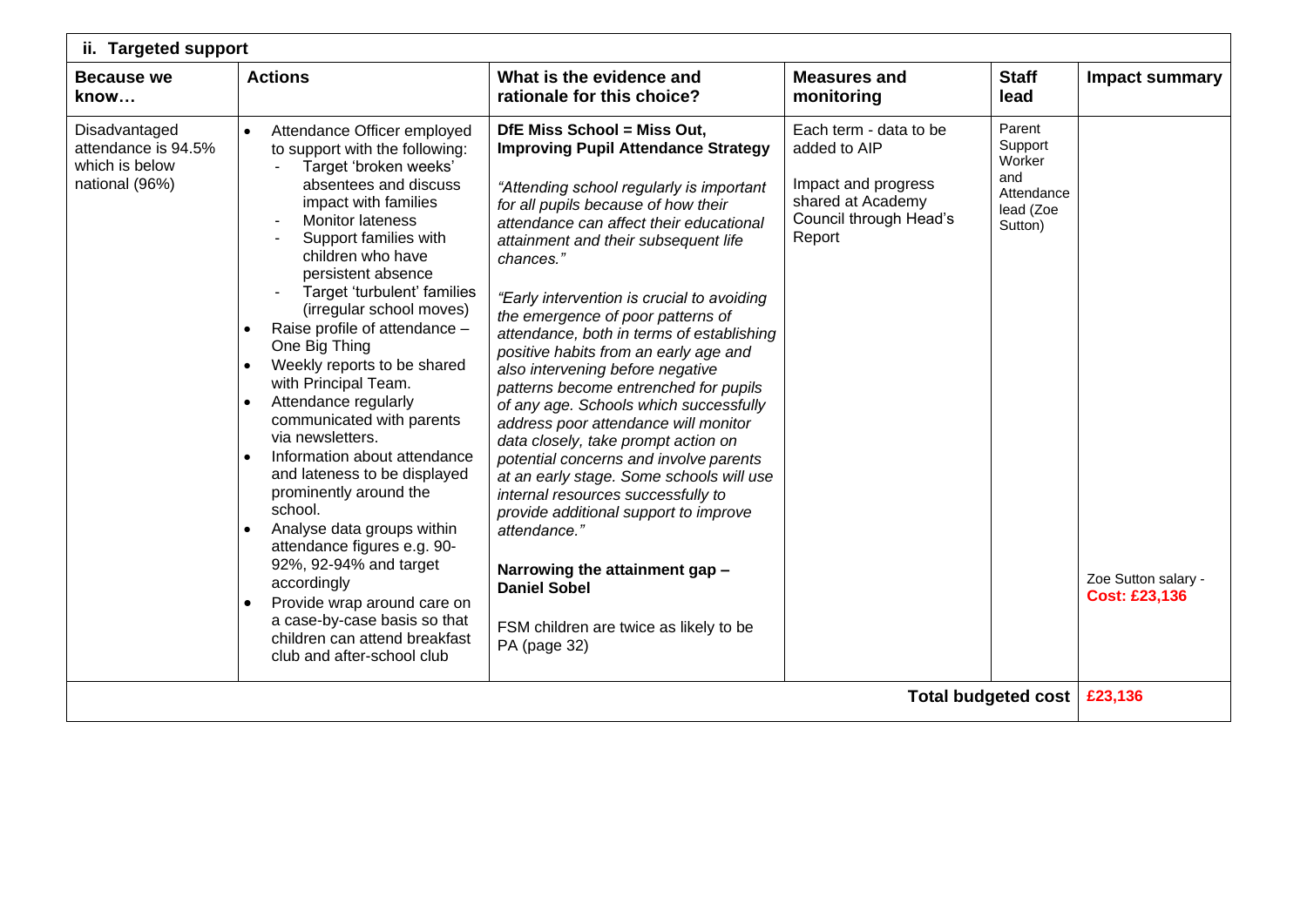| iii. Other approaches                                                                                                                                      |                                                                                                                                                                                                                                                                                                                                                                                                                                                                                                                                                                                                                                                                                                                                                                                                                                                                                                                                                       |                                                                                                                                                                                                                                                                                                                                                                                                                                                                                                                                                               |                                                                                     |                                         |                                                      |  |  |
|------------------------------------------------------------------------------------------------------------------------------------------------------------|-------------------------------------------------------------------------------------------------------------------------------------------------------------------------------------------------------------------------------------------------------------------------------------------------------------------------------------------------------------------------------------------------------------------------------------------------------------------------------------------------------------------------------------------------------------------------------------------------------------------------------------------------------------------------------------------------------------------------------------------------------------------------------------------------------------------------------------------------------------------------------------------------------------------------------------------------------|---------------------------------------------------------------------------------------------------------------------------------------------------------------------------------------------------------------------------------------------------------------------------------------------------------------------------------------------------------------------------------------------------------------------------------------------------------------------------------------------------------------------------------------------------------------|-------------------------------------------------------------------------------------|-----------------------------------------|------------------------------------------------------|--|--|
| <b>Because we</b><br>know                                                                                                                                  | <b>Actions</b>                                                                                                                                                                                                                                                                                                                                                                                                                                                                                                                                                                                                                                                                                                                                                                                                                                                                                                                                        | What is the evidence and<br>rationale for this choice?                                                                                                                                                                                                                                                                                                                                                                                                                                                                                                        | <b>Measures and</b><br>monitoring                                                   | <b>Staff</b><br>lead                    | Impact<br>summary                                    |  |  |
| PP gap analysis<br>shows that 38%<br>dysregulate frequently<br>and 53.7% have poor<br>social and emotional<br>skills and 25.6% have<br>a sense of futility | $\bullet$<br>Embed metacognitive approach that<br>gives children understanding of the<br>skills needed to be a successful<br>learner<br>Think Like a Learner (Di Pardoe<br>and Tom Robson) and the use of<br>Gem Powers to be used as a whole<br>school approach<br>Boot camp training for new and<br>$\bullet$<br>returning staff<br><b>Staff CPD for SMSAs</b><br>$\bullet$<br>Whole school assemblies to<br>$\bullet$<br>introduce Gem Power top trump<br>cards<br>Learning walks will comment on<br>$\bullet$<br>effectiveness of metacognitive<br>approaches in the classroom/during<br>interventions<br>Pupil and parents voice surveys will<br>$\bullet$<br>be conducted<br>Assemblies and celebrations will<br>$\bullet$<br>draw upon specific learning<br>behaviours<br>Progress within the Gem Powers to<br>be reported to parents 3 times per<br>year<br>Metacognition identified as a<br>performance management target<br>where necessary | <b>Education Endowment fund</b><br>$(EEF)$ :<br>Meta-cognition and self-regulation<br>approaches have consistently<br>high levels of impact, with pupils<br>making an average of eight<br>months' additional progress. The<br>evidence indicates that teaching<br>these strategies can be<br>particularly effective for low<br>achieving and older pupils.<br>The pupil premium gap analysis<br>grid highlights the barriers that<br>have resulted in our PP children<br>being unable to discuss their<br>emotions or manage their<br>behaviour for learning. | Pupil voice surveys<br>Anecdotal observations<br>End of T2, T4 and T6<br>reports    | Principal<br>(Laurie<br>Munro)          | Ongoing<br>For buying gems etc.<br><b>Cost: £200</b> |  |  |
| PP gap analysis<br>shows that 38%<br>dysregulate frequently<br>and 53.7% have poor<br>social and emotional                                                 | We will implement a Gem House,<br>$\bullet$<br>based on nurture approaches, to<br>support identified children in the<br>following ways:                                                                                                                                                                                                                                                                                                                                                                                                                                                                                                                                                                                                                                                                                                                                                                                                               | "If the child is unable to adjust to<br>the needs of the school, then<br>the school must adjust to meet<br>the needs of the child." Marjorie<br><b>Boxall</b>                                                                                                                                                                                                                                                                                                                                                                                                 | Boxall profiles to screen<br>children<br>Entry and exit data<br>Pupil voice surveys | Learning<br>Mentor<br>(Luke<br>England) | Ongoing                                              |  |  |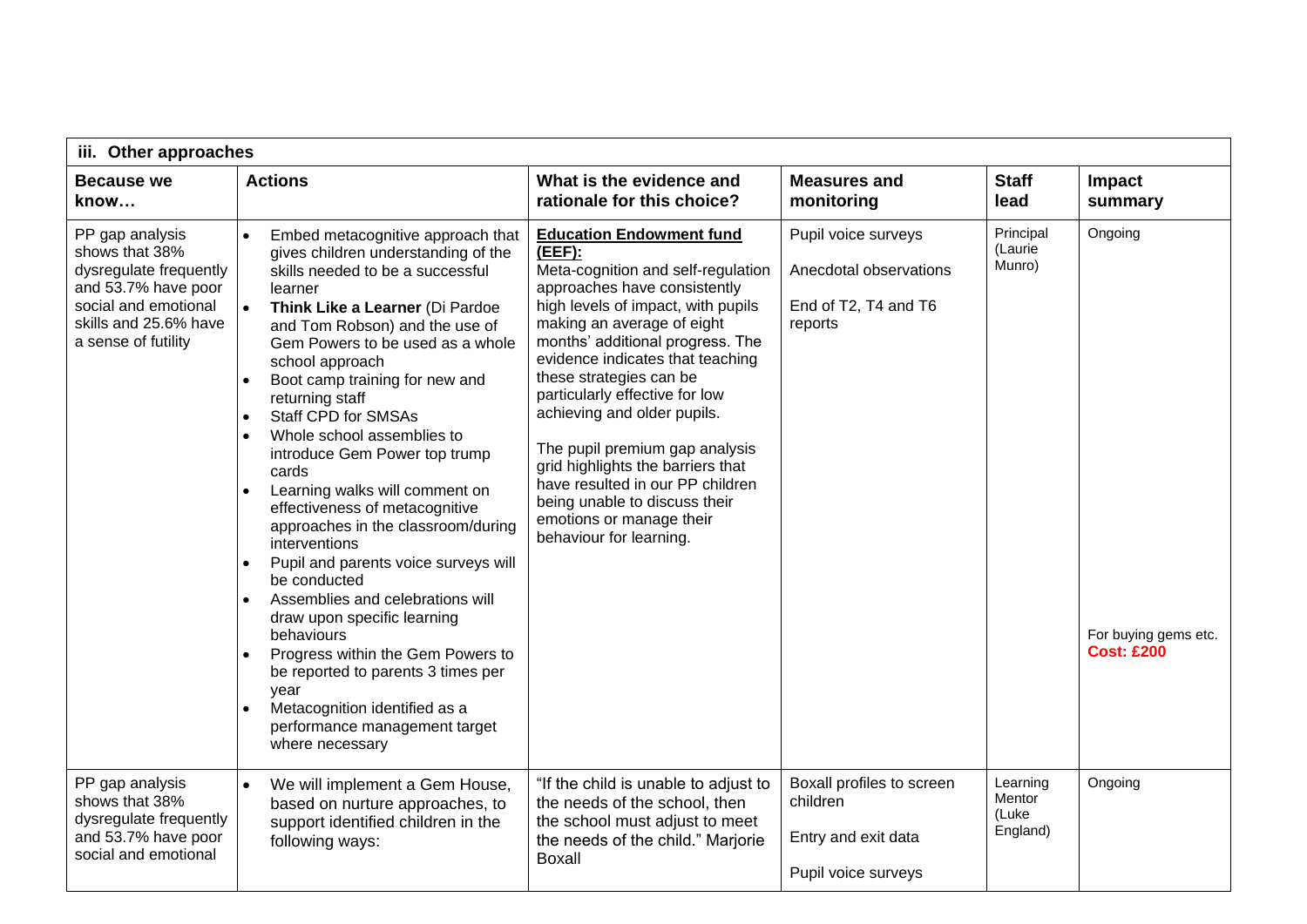| skills and 25.6% have<br>a sense of futility                                                                                                                                                                                                                                | To achieve stability with behaviour<br>and attitudes to learning in<br>identified cohort.<br>To significantly reduce the impact<br>of key learners' behaviour on<br>others within the school and<br>beyond (family life).<br>To significantly reduce the number<br>of significant incidents, internal<br>exclusion and exclusions.<br>To improve attendance<br>To address children's lack of<br>progress academically,<br>emotionally and socially.<br>To increase children's confidence,<br>self-esteem, attainment, and love<br>for learning and school.                                                                       | This provision will allow us to<br>assess learning and social and<br>emotional needs and give help<br>that is needed to remove the<br>barriers to learning.<br>This provision gives much<br>opportunity for social learning,<br>helping children to attend to the<br>needs of others, with time to listen<br>and be listened to.<br>As the children learn academically<br>and socially they develop<br>confidence, become responsive to<br>others, learn self-respect and take<br>pride in behaving well and in<br>achieving.                                                                                                                                                                                                                                                                                                                                    | Parental meetings                                                                       |                                                                                                                         | Luke England salary:<br><b>Cost: £38, 062</b> |
|-----------------------------------------------------------------------------------------------------------------------------------------------------------------------------------------------------------------------------------------------------------------------------|----------------------------------------------------------------------------------------------------------------------------------------------------------------------------------------------------------------------------------------------------------------------------------------------------------------------------------------------------------------------------------------------------------------------------------------------------------------------------------------------------------------------------------------------------------------------------------------------------------------------------------|------------------------------------------------------------------------------------------------------------------------------------------------------------------------------------------------------------------------------------------------------------------------------------------------------------------------------------------------------------------------------------------------------------------------------------------------------------------------------------------------------------------------------------------------------------------------------------------------------------------------------------------------------------------------------------------------------------------------------------------------------------------------------------------------------------------------------------------------------------------|-----------------------------------------------------------------------------------------|-------------------------------------------------------------------------------------------------------------------------|-----------------------------------------------|
| <b>Because we</b><br>know                                                                                                                                                                                                                                                   | <b>Actions</b>                                                                                                                                                                                                                                                                                                                                                                                                                                                                                                                                                                                                                   | What is the evidence and<br>rationale for this choice?                                                                                                                                                                                                                                                                                                                                                                                                                                                                                                                                                                                                                                                                                                                                                                                                           | <b>Measures and</b><br>monitoring                                                       | <b>Staff</b><br>lead                                                                                                    | Impact<br>summary                             |
| PP gap analysis<br>shows that 46.4%<br>have family stress as<br>a result of shortage of<br>money (FSM) and<br>that 22.3% have<br>direct or indirect<br>effects of material<br>deprivation and this<br>has an impact on their $\vert \bullet \vert$<br>health and well-being | Support parents of children who<br>qualify for FSM through providing a<br>50% discount for educational visits<br>and a discount for Y6 residential<br>camp<br>Provide wrap around care on a<br>case-by-case basis so that children<br>can attend breakfast club and after-<br>school club<br>Provide opportunities for children to<br>attend paid-for after school sports<br>provision on a case-by-case basis<br>Provide each FSM child with a logo<br>school jumper in line with the<br>uniform policy<br>Provide support and guidance for<br>parents who are suffering with the<br>direct effects of material<br>deprivation. | According to research by The<br>Children's Society on the impact of<br>money worries on children's mental<br>well-being and health, 2.4 million<br>children live in families with problem<br>debt in England & Wales and these<br>children are five times more likely to<br>be at risk of having low well-being<br>than those not facing difficulties with<br>debt. Children living in low-income<br>households are at greater risk of<br>having poor mental health.<br>Money pressure also left children and<br>parents feeling isolated and excluded,<br>'Debt meant not being able to go<br>on outings, take part in activities<br>like sports or school trips, missing<br>out on things like birthdays, extended<br>family gatherings or family holidays'.<br>The working class: Poverty,<br><b>Education and Alternative</b><br><b>Voices - Ian Gilbert</b> | Review attendance data<br>for children provided with<br>wrap-around care - each<br>term | Family<br>support<br>worker (Zoe<br>Sutton)<br>Class<br>teachers<br>who run<br>clubs<br>Admin team<br>Inclusion<br>team |                                               |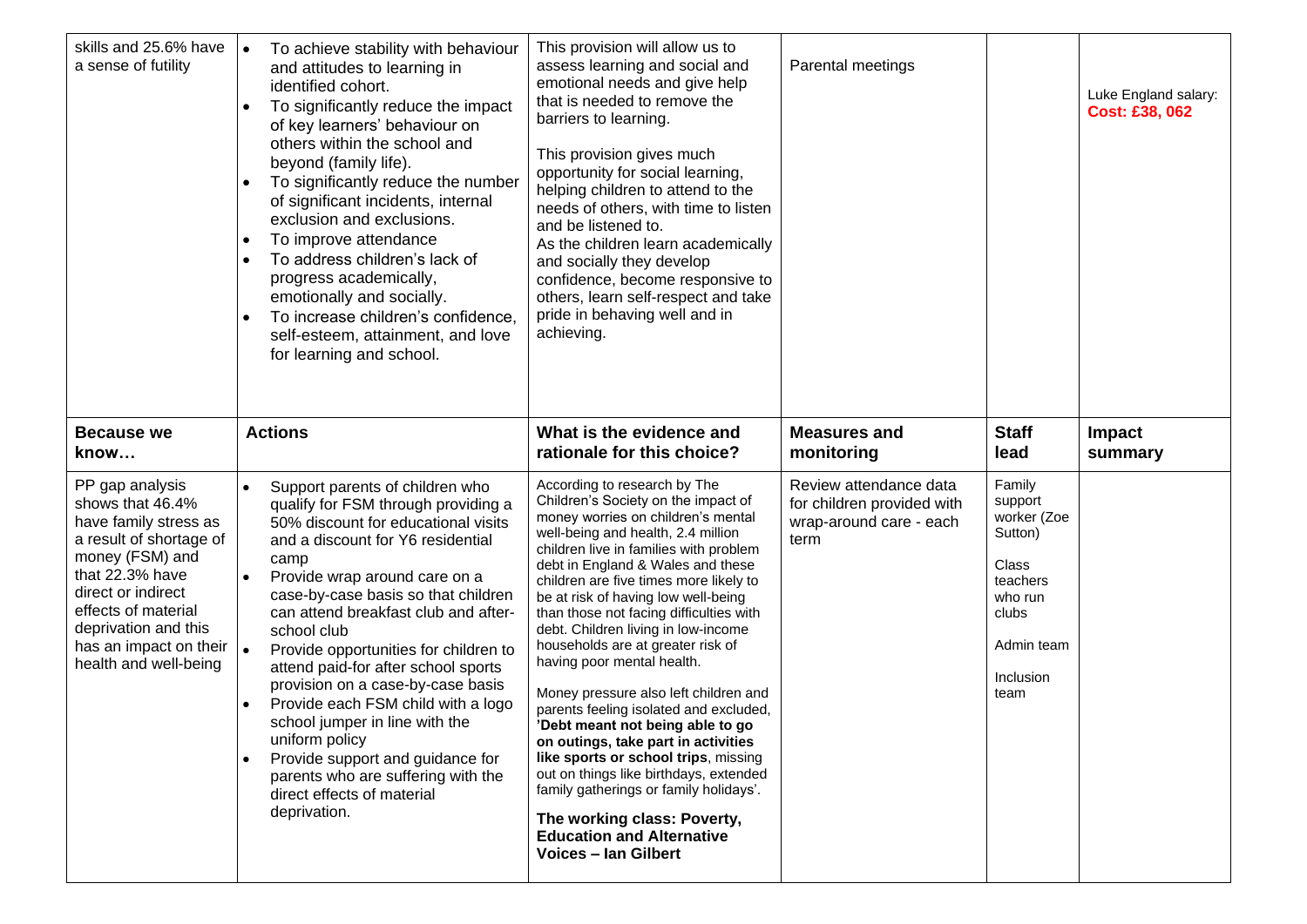|                                                                                                                         |                        |                                                                                                                                                                                                                                                                                                            | The indirect effects of material<br>deprivation are social exclusion,<br>leading to low self-esteem. The<br>direct effects are health problems,<br>poor diet and unsatisfactory<br>housing.                                                                                                                                                                                    |                                                                                                                               |                                                                                                         | <b>Cost: £2500</b><br>(Trips), £1000<br>(uniform)                                    |
|-------------------------------------------------------------------------------------------------------------------------|------------------------|------------------------------------------------------------------------------------------------------------------------------------------------------------------------------------------------------------------------------------------------------------------------------------------------------------|--------------------------------------------------------------------------------------------------------------------------------------------------------------------------------------------------------------------------------------------------------------------------------------------------------------------------------------------------------------------------------|-------------------------------------------------------------------------------------------------------------------------------|---------------------------------------------------------------------------------------------------------|--------------------------------------------------------------------------------------|
| PP gap analysis<br>shows that 67% have<br>a higher chance of<br>exposure to an<br>adverse childhood<br>experience (ACE) | $\bullet$<br>$\bullet$ | Provide identified children with<br>access to counselling sessions<br>during the school day through The<br><b>Bridge Foundation</b><br>Nicki Hutchinson (Notjustbehaviour)<br>to provide Supervision for key<br>members of staff who support<br>children with social, emotional and<br>mental health needs | The Bridge in Schools<br><b>Why Schools?</b><br>Impact of what we do<br>- 86% children and families<br>report POSITIVE PROGRESS<br>- 63% EMOTIONAL WELLBEING<br>improved<br>- SCHOOL DIFFICULTIES reduced<br>for 79%<br>- 62% improved CLASSROOM<br><b>PARTICIPATION</b><br>- ACHIEVEMENT raised for 63%<br>- CLASS DISRUPTION reduced<br>for 67% (see appendix for more info) | Termly meetings with BH, LE<br>and AH to update on progress<br>Monitoring of SEMH needs in<br>class<br>Parental meetings held | Luke<br>England<br>(Learning<br>Mentor)<br>Becca<br>Hine/Jen<br>Shaw<br>Annie<br>Hedges<br>(Counsellor) | Counselling $=$<br><b>Cost: £10,200</b><br>Not just behaviour<br><b>Cost: £5,000</b> |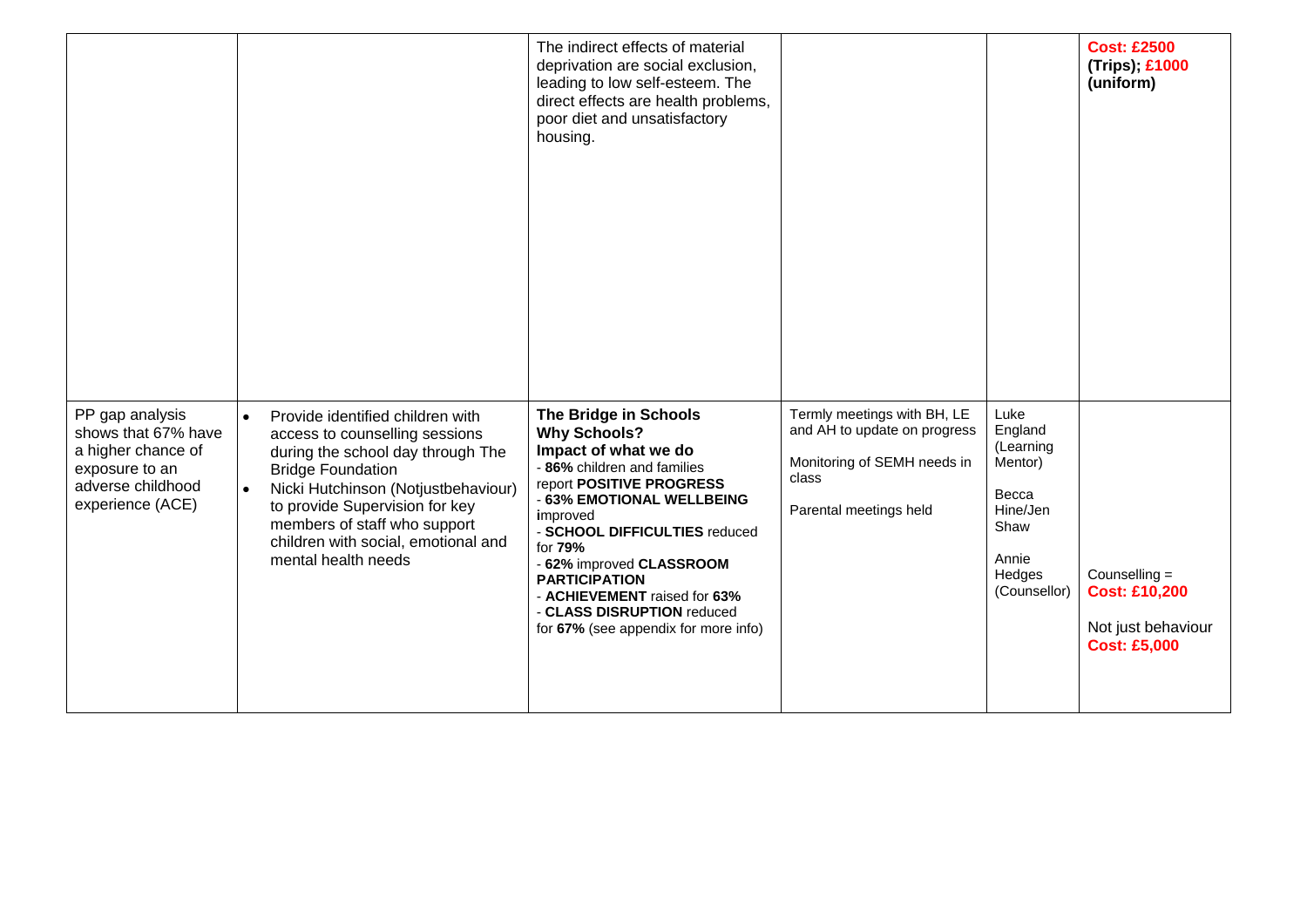| <b>Because we</b><br>know                                                                                                                                  | <b>Actions</b>                                                                                                                                                                                                                                                                                                                                                                                                                                                                                                                                                            | What is the evidence and rationale<br>for this choice?                                                                                                                                                                                                                                                                                                                                                                                                                                                                                                                                                                                                                                                                                                                                                                                                                                                          | <b>Measures and</b><br>monitoring                                                                                                                                      | <b>Staff</b><br>lead                           | <b>Impact summary</b>                                                                                                              |
|------------------------------------------------------------------------------------------------------------------------------------------------------------|---------------------------------------------------------------------------------------------------------------------------------------------------------------------------------------------------------------------------------------------------------------------------------------------------------------------------------------------------------------------------------------------------------------------------------------------------------------------------------------------------------------------------------------------------------------------------|-----------------------------------------------------------------------------------------------------------------------------------------------------------------------------------------------------------------------------------------------------------------------------------------------------------------------------------------------------------------------------------------------------------------------------------------------------------------------------------------------------------------------------------------------------------------------------------------------------------------------------------------------------------------------------------------------------------------------------------------------------------------------------------------------------------------------------------------------------------------------------------------------------------------|------------------------------------------------------------------------------------------------------------------------------------------------------------------------|------------------------------------------------|------------------------------------------------------------------------------------------------------------------------------------|
| PP gap analysis<br>shows that 38%<br>dysregulate frequently<br>and 53.7% have poor<br>social and emotional<br>skills and 25.6% have<br>a sense of futility | Continue provision for<br>unstructured spaces<br>(playground at break and<br>lunch) through:<br>The employment of sports<br>coaches to lead play<br>activities at lunch time<br>The purchasing of<br>resources for Craze of the<br>Week activities<br>Provide resources for an<br>alternative indoor space<br>for play at lunchtimes<br>Provide a nurture room<br>for identified children who<br>struggle to be outside<br>independently during<br>unstructured times<br>Provide new uniform for<br>SMSAs to ensure they<br>are highly visible for<br>vulnerable children | Beacon - Behaviour Support for<br>Schools: How to improve behaviour on<br>the playground at lunchtimes<br>Many children simply don't know how to<br>interact appropriately with each other on<br>the playground. It is reported that a<br>decline in co-operative play and an<br>increase in squabbles and falling out<br>frequently spill over into precious<br>learning time in the afternoons. One<br>solution is a whole school approach to<br>actively plan for and teach playground<br>games to all of the children. This<br>approach also includes teaching those<br>games/activities to staff who will be<br>supervising. Games and activities will<br>keep children more actively occupied<br>during lunchtime and reduce the number<br>of negative incidents. Not only will this<br>lead to an improvement in their<br>lunchtime experience, but their social<br>interaction skills will benefit too. | Pupil survey<br>Safe House analysis each<br>term<br>Staff survey<br>Parent survey<br><b>Observations</b><br>Daily de-brief meeting with<br>SMSA team                   | Becca<br>Hine/Jen<br>Shaw<br>Amanda<br>Vinnall | <b>Cost: £7500 (plus</b><br>£7500 from Sports<br><b>Premium for</b><br>coaches); £500<br>uniform; £200 for<br><b>CoW resources</b> |
| PP gap analysis<br>shows that 47.9%<br>have narrow<br>experiences outside of<br>school and 45.5%<br>have reduced<br>educational                            | Continue to provide outdoor<br>learning educational<br>experiences for children who<br>are disadvantaged through the<br>use of The Outdoors Project<br>Weekly lunchtime outdoor<br>project sessions for selected<br>pupils (a different year group<br>per term)<br>Children will be selected each<br>term based upon self-esteem,<br>experiences outside of school,<br>levels or Oracy and<br>vocabulary as well as<br>supporting children with<br>SEMH and behaviour needs.                                                                                              | <b>The Outdoors Project:</b><br>It allows children to develop skills for life<br>through teamwork, challenging<br>themselves and taking calculated risks.<br>The staff are very encouraging and treat<br>the children as individuals and get the<br>best out of them.<br><b>Nurture Session (SEN pupils) We</b><br>work with a small group of children with<br>additional behaviour and learning needs<br>in a green space setting during the<br>school day to provide outdoor learning<br>sessions to compliment the school<br>topics and help support the development<br>of the group.                                                                                                                                                                                                                                                                                                                        | Termly reports provided by<br>The Outdoors Project coaches<br>and shared with appropriate<br>staff and parents.<br>Regular communication<br>between coaches and school | Becca<br>Hine<br>Rowan<br><b>Hibbett</b>       | <b>Cost: £2500</b>                                                                                                                 |